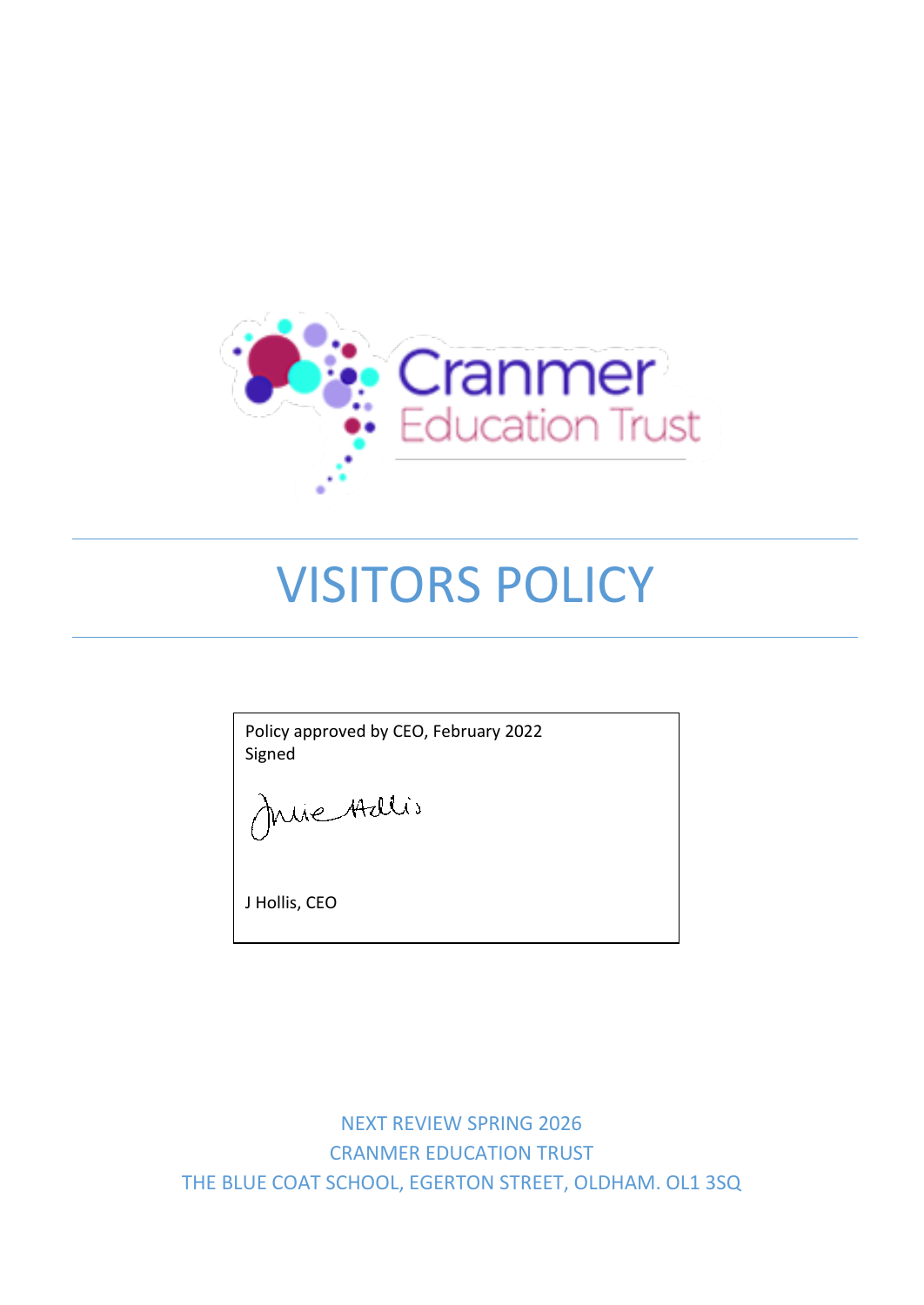#### 1. Introduction

This policy covers all categories of visitors, including former staff and students, governors and volunteers.

Where possible, all visitors should be accompanied at all times whilst on the school site, however where necessary and where visitors have provided satisfactory evidence of identity and safeguarding checks, they may be approved to be unaccompanied. Approval may only be granted by the HR representative, Business Manager or Headteacher.

#### 2. Entry procedures

Where possible, staff must give the receptionist advance notice of visitors, giving name, organisation and time of arrival. This is particularly important when more than one visitor is arriving as part of a group.

Visitors arriving at the school site gain entry after identifying themselves at the point of site entry by giving name, organisation and who they are here to visit.

All visitors are directed to main reception, signs for which are clearly displayed. At reception they must sign in and are issued with a visitor's badge and lanyard which must be worn at all times whilst on the school site.

Visitors are made aware of the safeguarding (including Designated Safeguarding Lead), health and safety and fire evacuation procedures via information displayed clearly on the reception desk and / or on the visitor's lanyard.

#### 3. Single central record and safeguarding

The school maintains a single central record (SCR) of all cleared DBS holders who visit the school and have previously provided satisfactory identity and safeguarding proof to the HR representative, Business Manager or Headteacher. This is a live document which is updated on a regular basis. Reception staff have read only access to this document and must report any anomalies to the HR team or Business Manager.

Reception staff are given annual training on welcoming visitors and use of the SCR.

When a visitor signs in they must be able to prove their identity as appropriate and the receptionist or appropriate member of staff will check the central record for prior checks. Any queries are escalated to the HR representative, Business Manager or Headteacher.

Only visitors who are registered on the SCR and / or have satisfactorily proven their identity and DBS status to the HR representative, Business Manager or Headteacher are permitted to be unaccompanied whilst on the school site, although this should be avoided where possible. These visitors are identified by the school's visitor (DBS) lanyard.

Where a visitor cannot provide proof of identity and DBS clearance, they must be accompanied at all times during their visit by a responsible, DBS checked, adult, this would normally be the member of staff they are visiting. These visitors are identified by the school's visitor (no DBS) lanyard.

Should someone be on the school site without a clearly visible staff or visitor's badge or should there be an unaccompanied visitor wearing a red lanyard, then staff have a responsibility to challenge and check to determine identity and visitor status; students should notify the nearest staff member. If the visitor should not be on the site, the member of staff should accompany them off site. If they are unaccompanied and have a visitor (no DBS) lanyard, they should be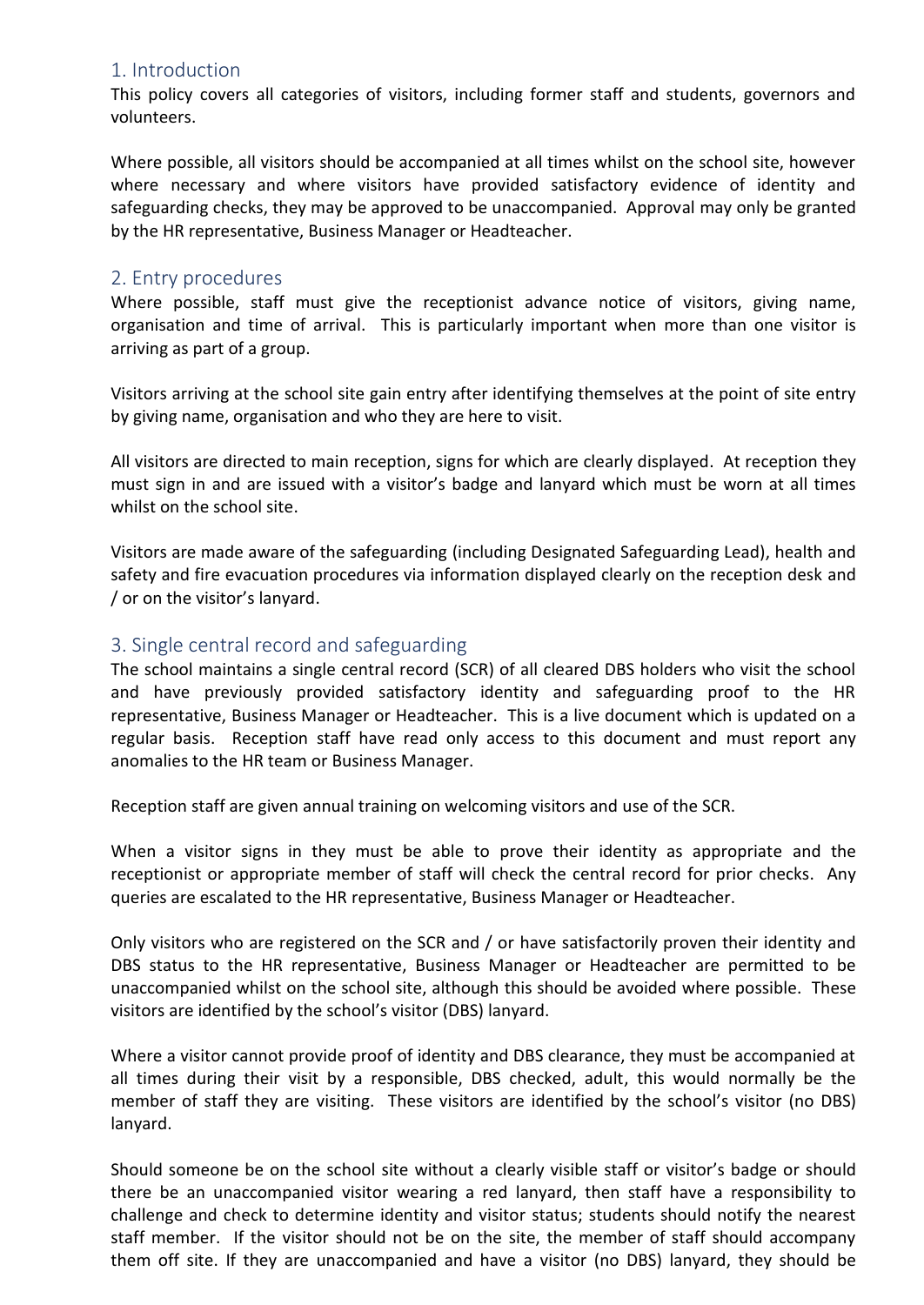accompanied to reception where their presence will be verified and the member of staff they are visiting will be contacted.

## 5. Exit procedures

At the end of a visit, visitors are accompanied, or, if on a cleared DBS lanyard, must make their own way, to the main reception where they sign out and return their lanyard and visitor badge to the receptionist. Where the receptionist has left for the day, the badge should be returned to the staff member they are visiting for safekeeping.

### 6. Contractors

Where practicable, contractors should not attend site during the school day or term time, however depending upon the nature of the works, this is sometimes unavoidable.

Contractors must report to reception as above. If the contractor has provided satisfactory evidence of DBS clearance and photographic identity proving their employment to the HR representative, Business Manager or Headteacher, then the relevant member of staff (normally a site representative) will carry out the necessary site induction and escort the contractor to the site of the works. The member of staff is responsible for monitoring the working practice of the contractor throughout their time on the school site. If the contractor has no evidence of enhanced DBS clearance and/or no ID, the relevant member of staff must arrange for them to be supervised at all times.

## 7. Visitor protocols

The following protocols are made clear to visitors:

- Regular visitors who are allocated Visitor (with DBS) lanyard may be subject to additional, periodic safeguarding checks.
- Fire alarm: visitors will be made aware of the appropriate fire evacuation location.
- In the unlikely event of an invacuation, follow instructions from staff members.
- Any safeguarding or health & safety concerns must be reported a staff member. Safeguarding lead information is displayed at reception.
- Visitors must only use WC facilities which have been assigned as appropriate for adults. If in doubt, please check with a member of staff
- No smoking or vaping is allowed anywhere on school sites.

Lanyards must be clearly visible at all times and are categorised as follows:

| <b>School</b>                                  | <b>Staff</b> | Visitor who must be<br>accompanied at all<br>times | Visitor who may be<br>unaccompanied |
|------------------------------------------------|--------------|----------------------------------------------------|-------------------------------------|
| Mayfield<br>Primary<br>School                  | Burgundy     | Red                                                | <b>Black</b>                        |
| St Anne's                                      | Blue         | Red                                                | Grey                                |
| St George's                                    | Red          | Blue                                               | <b>Black</b>                        |
| The Blue Coat School                           | Blue         | Red                                                | <b>Black</b>                        |
| Clarke<br><b>CE</b><br><b>Brian</b><br>Academy | Burgundy     | Red                                                | <b>Black</b>                        |

# 8. Staff protocols

- Notify reception in advance of visitors arriving on site, giving as much detail as possible
- All visitors must bring appropriate photo ID documentation, preferably their work's ID badge
- If a visitor is to be unaccompanied, they should be asked to provide, through their employer, identity and DBS clearance proof in advance of their visit. This information should be passed